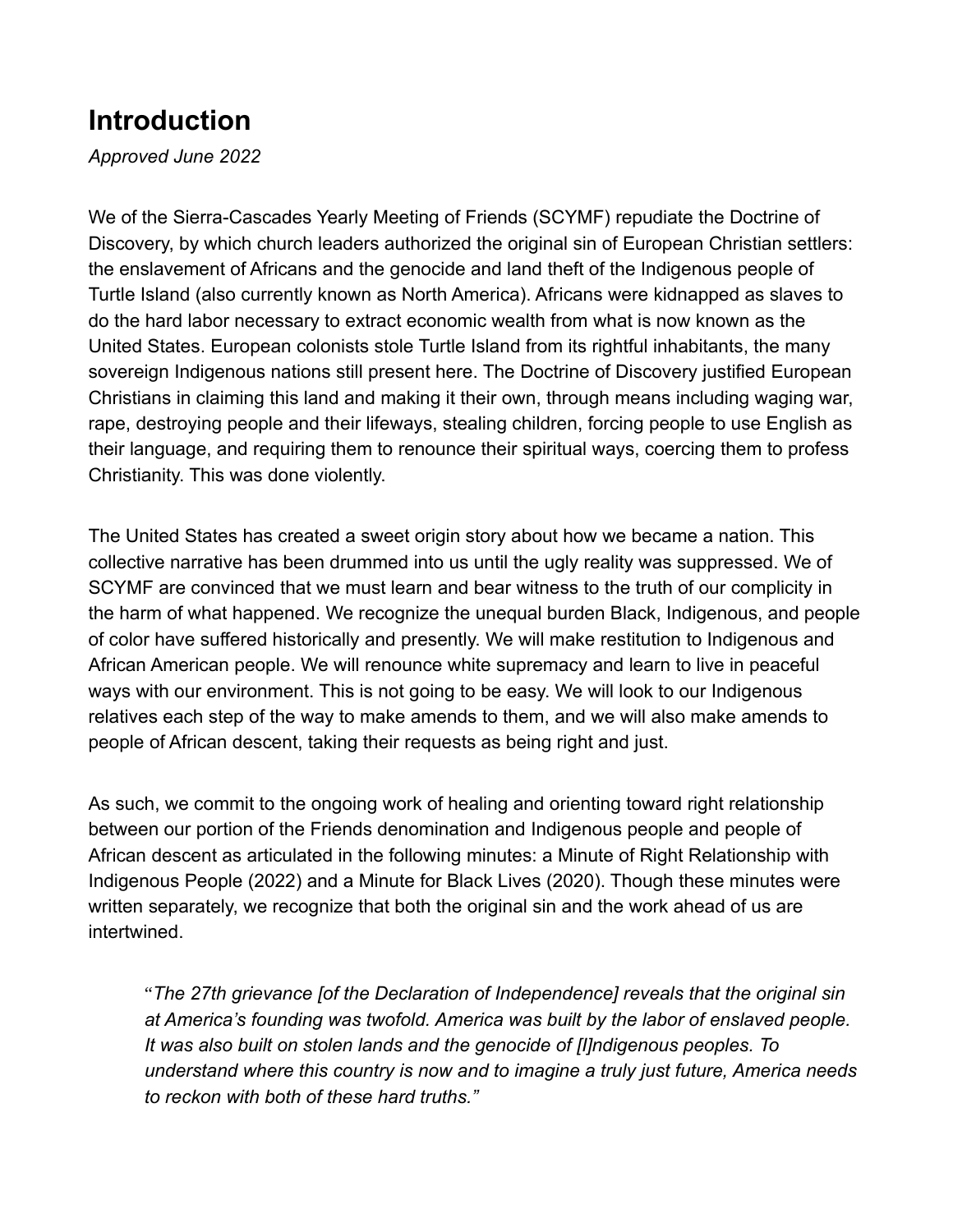—Jeffrey Ostler, "[America's Twofold Original Sin: the Shameful Final Grievance of the](https://www.theatlantic.com/ideas/archive/2020/02/americas-twofold-original-sin/606163/)  [Declaration of Independence](https://www.theatlantic.com/ideas/archive/2020/02/americas-twofold-original-sin/606163/)," *The Atlantic* (February 8, 2020)

# **Minute on Right Relationship with Indigenous People**

*Minute approved June 2022*

Sierra-Cascades Yearly Meeting of Friends repudiates the Doctrines of Discovery, the basis for European colonization around the world. We must understand and lament Friends' complicity in the genocide, land theft, and forced assimilation of the peoples indigenous to Turtle Island (also currently known as North America) and worldwide, including Friends' role in operating and legitimizing compulsory residential schools for Indigenous children. We will seek out opportunities to apologize and work toward repair of these atrocities. We affirm the United Nations Declaration on the Rights of Indigenous Peoples. We commit to courageously and compassionately listening and facing the learning required to comprehend settler colonialism and do what it takes to heal relationships with Indigenous people. We intend that relationships and feedback from Indigenous people will guide development of thoughtful, grounded actions to oppose ongoing systemic dehumanization and material dispossession of the original peoples of the land on which we live and worship. We will work toward the cocreation of a community that values Indigenous people, wisdom, and practices as essential to healing the land and other relationships.

This Minute was drafted by North Pacific Yearly Meeting and adapted by SCYMF's Equity & Inclusion Committee, with the mutual goal of collaborating in this work with other Friends in the Pacific Northwest.

**With support from the Equity and Inclusion committee, and guided by feedback from Indigenous people in and outside SCYMF, we suggest the following starting points for our Monthly Meetings and the Yearly Meeting to cultivate readiness to engage in healing from colonization and toward right relationship:**

• To self-educate about the varied, diverse, and extraordinary history, cultures, and ecological practices of Indigenous life before European contact, the arrival of settler colonial peoples, and the current effects of colonization specific to their land and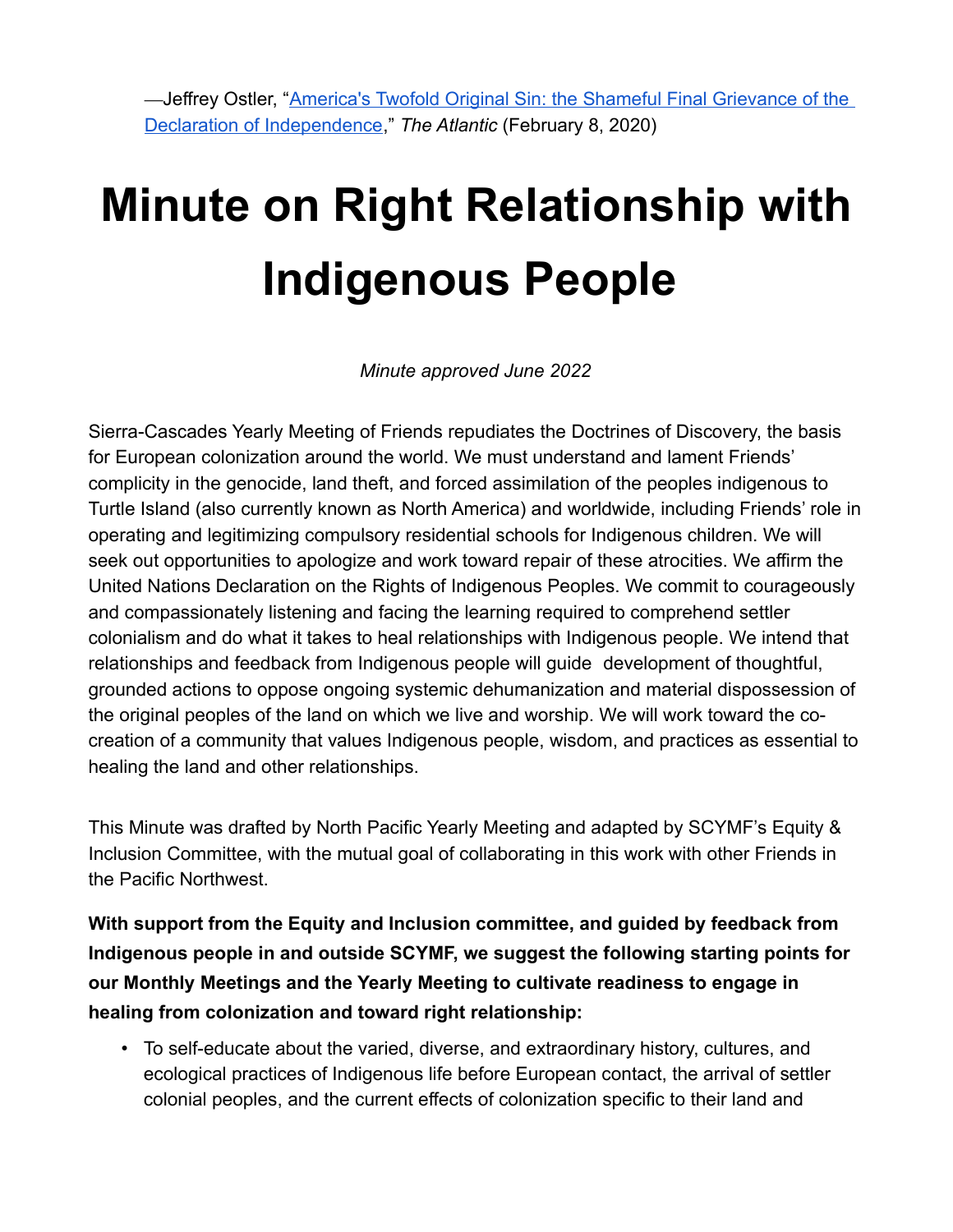region. We encourage Friends to compensate Indigenous people who provide us with their expertise, and to learn how to interrupt anti-Indigenous behavior and language.

- To self-educate about the transgenerational trauma that Indigenous families continue to suffer, stemming from Indigenous boarding schools where children were forceably removed from their families and subjected to brutal physical, emotional, spiritual, and sexual abuse.
- To acknowledge and repent of the harm that Quakers inflicted on Indigenous children and their families by operating Indigenous boarding schools and day schools and by promoting the federal policy of forced assimilation of Indigenous children.
- To provide space for collective lamentation: a time and/or space to acknowledge, grieve, and integrate these truths, with the guidance of the Spirit.
- To recognize that integrity requires us to uphold the self-determination and sovereignty of Indigenous nations, including those not federally recognized. Friends acknowledge that it is not the place of non-Indigenous people to define or decide the priorities or realities of Indigenous people, and that right relationship requires respect for Indigenous people's autonomy and leadership.
- To defend the reinvigoration of local Indigenous cultural knowledge and wisdom. For example: language restoration; land, air, and water stewardship; food and medicine; wildfire management techniques; spirituality; mental and physical healthcare; programs for youth; and Indigenous-led healing work.
- To explore the sources of its property and wealth, and to invest in Indigenous nations or Indigenous-led projects that support Indigenous rights, health, or autonomy. These investments could include sharing property, paying rent as suggested by tribes, or returning the land. Example projects include movements to protect missing and murdered Indigenous relatives; ecological protection movements like Standing Rock or coal train opposition; or any Spirit-led project that upholds Indigenous autonomy and leadership.
- To begin healing the damage done by colonization by collaborating and conspiring with people, other living beings, and the land. Consider how our meetings and members can uphold treaties made with Indigenous people with integrity, ensuring the land and the community of all life are cared for and available for current and future generations.
- To identify ways in which the commitments made in SCYMF Minutes regarding racism and Indigenous sovereignty are finding life in our Meetings, and to listen with humility and be open to Spirit's leading for actions not on this list, with the understanding that the work of living into this Minute will be ongoing, responsive, and intergenerational.

This Minute aspires to be generative, not prescriptive, a starting place that names the direction the Spirit is currently calling our community.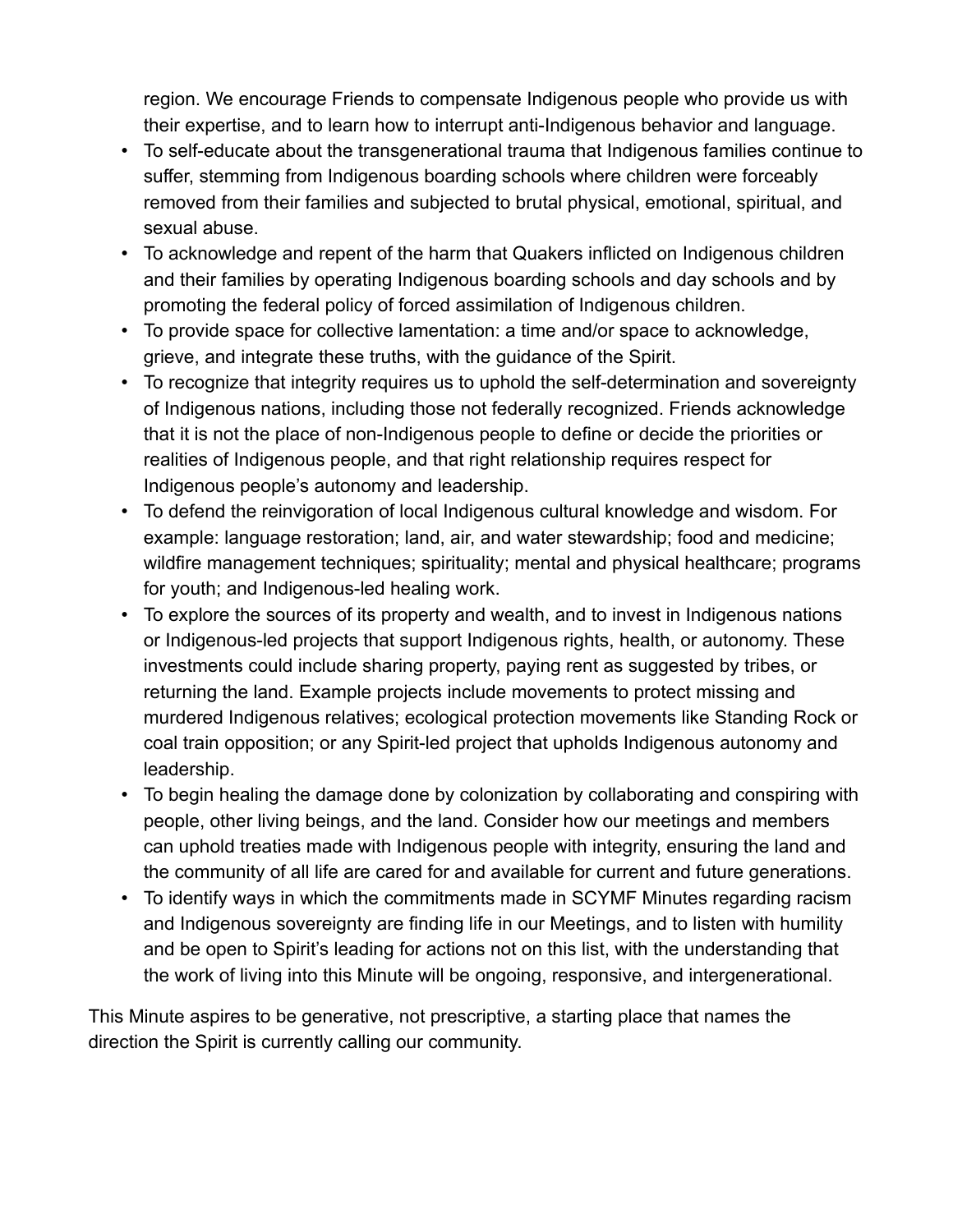#### **Resources**

For more information, please see: Resources to Support Coming into Right Relationship with [Indigenous Peoples](https://docs.google.com/document/d/1X7xcpw42QrMRW5RqXg7SqM7-OpjivZNiTbZl__ctUe8/edit?usp=sharing).

## **Minute for Black Lives**

*Minute approved June 2020*

*Sierra-Cascades Yearly Meeting of Friends approves this Minute for Black Lives, noting that some of us are challenged by the language it uses. Still, we lean into it, knowing that we have empowered the Equity and Inclusion Committee to be a prophetic voice. Acting as Christ's Body to engage in the work of justice will often be uncomfortable for those of us with privilege.*

Sierra-Cascades Yearly Meeting of Friends witnesses the current people's uprising for police accountability and for racial justice and we take a stand for Black lives. We urge all Quakers, in our Yearly Meeting and beyond, to do the same in word and action. Neutrality is not an option if we are to fully embrace our underlying Truth as Friends: to recognize God in all people.

George Floyd is only the most recent police murder to be made public. Just the day after Floyd's killing, Black trans man Tony McDade was shot and killed by police in Tallahassee, Florida. We honor the memories of these two men, as well as Breonna Taylor, Ahmaud Arbery, and all those killed by police, other state violence, and organized white violence throughout the centuries back to the slave trade that is a backbone of the founding of this nation. We grieve and we feel prophetic rage.

We, as individuals and as a Yearly Meeting, especially as a body of mostly white people, are implicated in the system of white supremacy. We have the opportunity to step into this moment with our hearts wide and with humility, calling on God's support and guidance, to listen to Black leadership. We must be willing to make mistakes, to commit to the movement for the long haul, and to be part of the transformation of our communities: "on earth as it is in heaven." There is a place for all of us, whether in the streets or behind the scenes, making donations or making phone calls. We join our voices with our Quaker ancestors of all races who have worked for the abolition of slavery and for Black civil rights throughout the generations — and who have also made mistakes.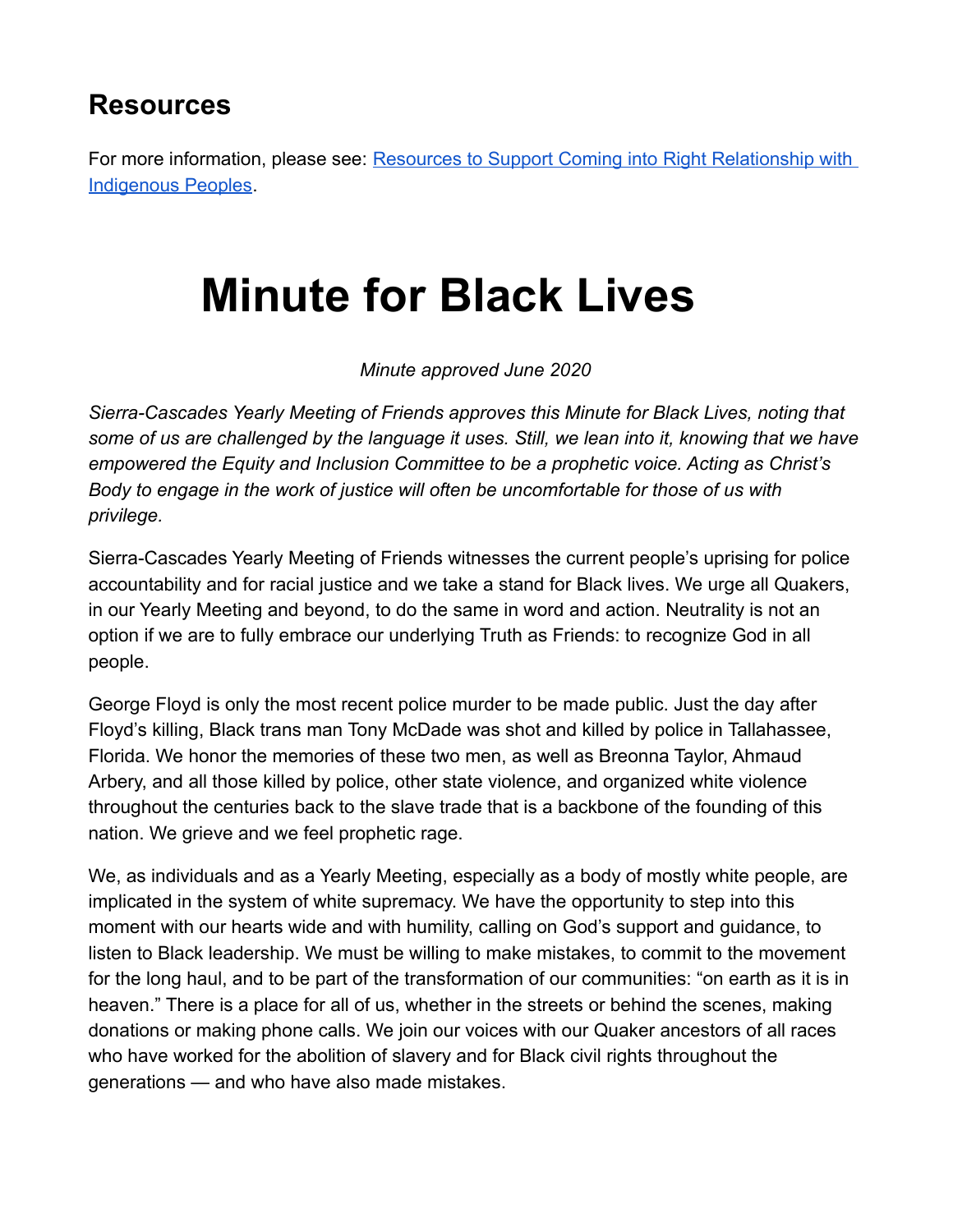We as Quakers and as Christians are members of a great spiritual body pulling toward justice, back to Jesus whose brown body was lynched by the lawkeepers of his time and of whose resurrection we proclaim. We must all find our place in this moment, in this movement, and for a lifetime of work for racial justice. This is the way of Jesus: that the first shall be last and that justice shall roll down like waters.

- We acknowledge and apologize for the ways in which we, as Quakers, have historically and are currently benefiting from, centering and perpetuating white privilege and colonialism. We recognize that we have remained silent and passive when our voice and action were needed.
- We, as a Yearly Meeting, commit to being actively anti-racist: working to undo individual and systemic racism.
- We call for the immediate end to police violence. We demand the dismantling of current policing and criminal justice systems that enable and perpetuate racism (American Friends Service Committee resource: 6 reasons why it's time to defund the [police\)](https://www.afsc.org/blogs/news-and-commentary/6-reasons-why-its-time-to-defund-police).
- We commit to following leaders from currently and historically marginalized communities who have called on us to learn and join in solidarity in the demand for equity and justice in ways that are in line with the example of Jesus.
- We recognize that our peace testimony cannot mean passivity, that we will stand up in advocacy and not remain silent on issues of injustice.
- We recognize the unequal burden Black, Indigenous, and people of color have suffered historically and presently in this racist society. We commit to providing reparative funds to begin to compensate for this inequity.
- We commit to promoting, supporting and participating in individual, local, and yearly meeting wide continuing education about Black history, colonialism, white privilege, and police violence.
- We recognize that words without action accomplish little. We commit to taking tangible action. We proclaim with American Friends Service Committee that [we won't stop until](https://www.afsc.org/newsroom/we-wont-stop-until-we-dismantle-whole-racist-system)  [we dismantle the whole racist system](https://www.afsc.org/newsroom/we-wont-stop-until-we-dismantle-whole-racist-system).

### **Queries**

- "Why have I chosen not to see the racism that is happening in front of me every single day? Why have I chosen to remain destructively silent and immobile as I watch Black people lynched in our streets?" (Melia LeCour). "'How did I become so well-adjusted to injustice?" (Cornel West quoted in Melia LaCour, A Call to White People: It's Time to [Live Into the Answer](https://southseattleemerald.com/2020/06/02/a-call-to-white-people-its-time-to-live-in-the-answer/?fbclid=IwAR1wr9jMV_Gf7MQsLukidCXEZRqhoCPFFYvp44bpJW2DcOMBvIqCje-aQCQ), 6/2/2020).
- "How will I work on my anti-Blackness? How is my heart closed to the public and private suffering of Black, Indigenous and people of color?…[What is] preventing me from living into a life of anti-racism and love for the humanity of Black, Indigenous, and